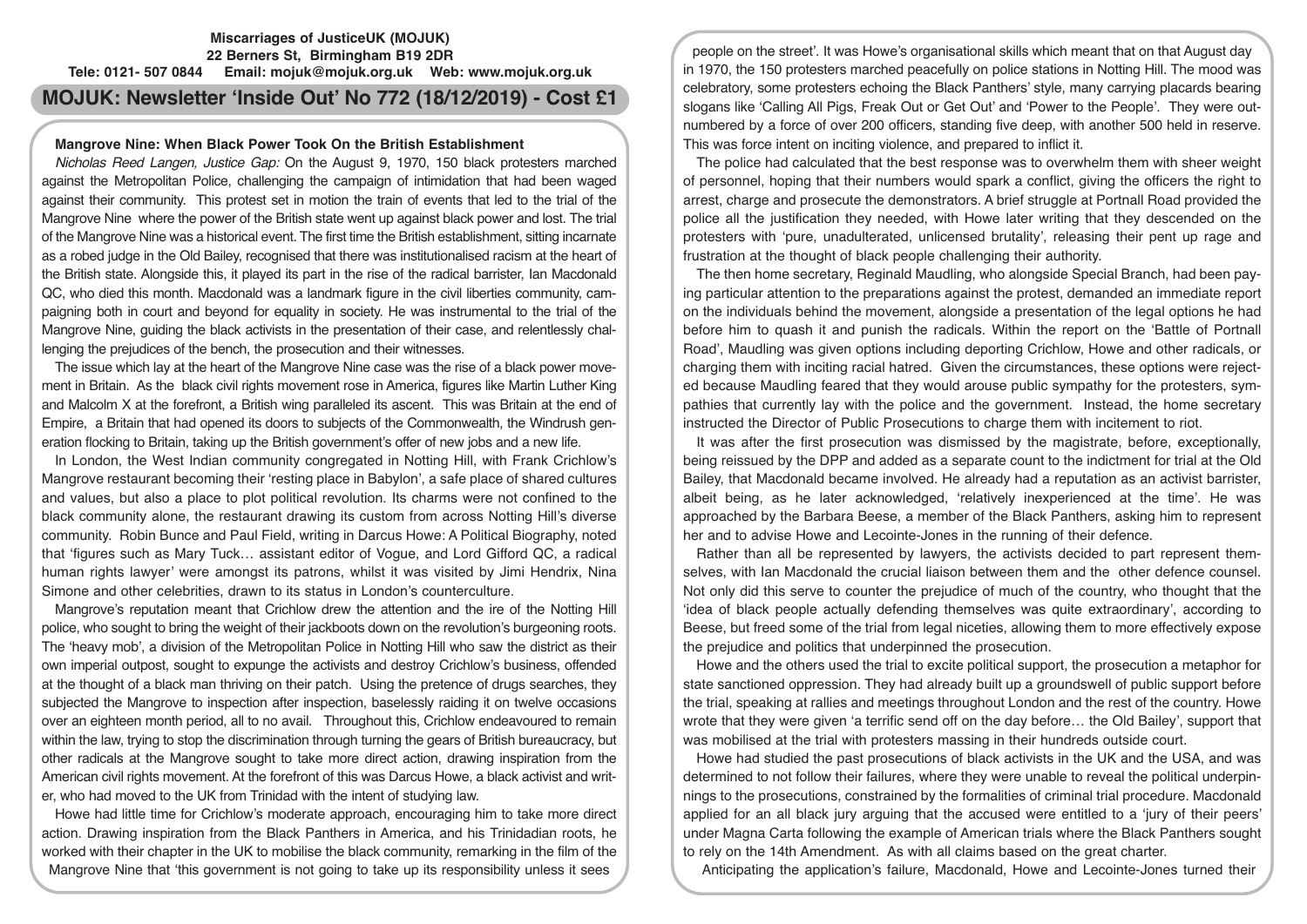attention to the jury selection procedure. They used a line of questioning that focused on the jurors' politics to strike out 63. Not only did this ensure that there were two black jurors on the panel, it emphasised that the Mangrove Nine, and Macdonald, were not intending to sit back and defer to the court and its restrictive procedures.

The cross-examination of the officers by Macdonald, Howe and Lecointe-Jones relentlessly peeled back the thin veneer of legal legitimacy which lay over the case. They exposed the prejudice which motivated it, the prosecution entirely rooted in the desire to suppress the politics of the black radicals. Howe, in particular, tied the police witnesses up in knots with Beese later recalling that the prosecution witnesses were 'going down like nine-pins, faced with their contradictions'. Crucially, Howe spotted that four individual officers claimed to see the defendants inciting the police from a surveillance van, yet the viewing panel in the van meant this was simply impossible. Told by one constable that each had an eye to the slit, Howe asked each 'where was your face' – a simple question that highlighted the absurdity of the claim. Summing up, Macdonald told the jury that they were not in Russia, and the Old Bailey was not a 'Star Chamber', where the state could persecute dissidents at will. He turned his fire on Judge Clarke, claiming that he had acted with 'naked judicial tyranny', and telling the jury that the true authority in the courtroom lay not with Clarke, but with them. Such a statement was extraordinary at a time of great deference towards the judiciary, who held near absolute authority in their courtroom.

The jury took a mere eight hours to return their verdict, after a trial that had lasted 55 days. They acquitted all the defendants on the charge of incitement to riot, and acquitted Howe and Lecointe-Jones of all charges. The most astonishing consequence was Judge Clarke's volteface. He acknowledged that the case had revealed 'evidence of racial hatred' existing within the Metropolitan Police. This was a groundbreaking moment, met with astonishment amongst the establishment, with Maudley beseeching Clarke to withdraw his comments. He refused.

Macdonald did not take star billing in the Mangrove Trial, that went to Howe and the other activists who demonstrated legal acumen and forensic examination skills that belied their experience. He did, however, play an integral and necessary role in the exposure and unravelling of systemic police racism, a role he continued to play throughout his career. The trial was crucial in the shift of public opinion, with the decision of the jury showing that white people were not universally prejudiced, whilst it provided momentum to the black power movement, revealing that not all challenges to the state had to be noble, yet lost causes, but could truly succeed. Macdonald continued to work to counter racism throughout his career, acting for Duwayne Brooks in the Stephen Lawrence Inquiry, and leading an inquiry into racism and violence in Manchester schools in the 1980s. Whilst racism still lurks within public institutions, with ethnic minorities still disproportionately exposed to the worst instincts of some institutions, Macdonald has done much to redress the balance, as Professor Gus John writes here.

Ian Macdonald's work in exposing institutional racism forms only a small part of his enormous role in the development and protection of civil rights in the UK. Beyond this, he laid the foundations of immigration law, publishing Immigration Law and Practice in 1983, providing the blueprint for challenges to the operation of immigration law. He was a special advocate to the Special Immigration Appeals Commission, which heard immigration cases that went to matters of national security, resigning after the House of Lords' decision in Belmarsh, where he felt that his role had become one which lent 'false legitimacy' to a law which was an 'odious blot on our legal landscape'. Macdonald's legacy will live on, his work a permanent tribute to his indefatigable efforts to resist, challenge, and overcome discrimination and prejudice in society.

#### **'Oval Four' Convictions Quashed Almost 50 Years After They Were Jailed**

Jon Robins, Justice Gap: Three men from South London jailed for stealing handbags on the London Underground and assaulting the police have cleared their names after almost half a century after they were convicted. The Court of Appeal has quashed the convictions of Winston Trew, Sterling Christie and George Griffiths following a referral for appeal by the miscarriage of justice watchdog following new information concerning the disgraced police officer who led the arrest. In October Winston Trew spoke to the Justice Gap – see below – saying he was 'cautiously optimistic' that the men would finally clear their names. 'It's affected my life deeply,' he said. 'It cut off my future. I couldn't plan anything.'

The Criminal Cases Review Commission, which has come under fire because of a dramatic collapse in the number of cases it refers to the Court of Appeal, said they were 'delighted for Mr Trew, Mr Christie and Mr Griffiths' known as the 'Oval Four'. The fourth co-defendant has not been traced and is thought to have emigrated from the UK in the 1970s. 'It is a good example of what we do at the CCRC,' said commission chair Helen Pitcher. 'We worked hard on this case, as we do on all our cases, and it is good to see our efforts recognised in this way. The age of this 1970s case created particular challenges and we had to go to great lengths to piece things together because so much of the case material had been destroyed.'

Pitcher said that the CCRC 'sought out these cases' after the conviction of Stephen Simmons for appeal last year based on the misconduct of the same police officer. 'The Commission referred that case to the Court of Appeal and his conviction was quashed in January 2018 as a result of the misconduct of DS Ridgewell who was the lead officer involved in a series of cases which became known as the Stockwell Six, Waterloo Four and Tottenham Court Road Two (see below). The disgraced officer was to plead guilty in 1980 to conspiracy to steal and sentenced to seven years' and died in prison in 1982. 'The passage of time has meant that few if any records survive to help us understand how many similar cases there may be,' Pitcher commented. 'The CCRC would be very glad to hear from anyone who believes they were wrongly convicted where DS Ridgewell was involved.'

Winston Trew, Sterling Christie, George Griffiths and Constantine 'Omar' Boucher were aged between 19 and 23 years when they were approached at the Oval underground station on March 16, 1972 by undercover police officers. According to Trew, the four men were accused of 'nicking handbags' on the tube and given 'a good hiding there to confess to things we didn't do'. The men were arrested, held in jail overnight and claim to have been beaten. They were sentenced to two years' imprisonment which was reduced to eight months on appeal. Talking to the Justice Gap, Winston Trew said he was 'cautiously optimistic' that the men would finally clear their names. 'It's affected my life deeply,' he said. 'It cut off my future. I couldn't plan anything.' Earlier in the year Trew attended the launch event for the last issue of the Justice Gap's Proof magazine at the invitation of the Guardian journalist Duncan Campbell who has written about the case (here). Campbell was on a panel with Patrick Maguire of the Maguire Seven who was just 14 years old when was wrongly convicted along with members of his family. 'I'm glad I spoke to Patrick. He said the devastating experience was with him all the time,' Trew recalled. 'His consciousness mirrors my consciousness. You can't forget it. This could bring some closure.'

As well as the Oval Four case, detective sergeant Derek Ridgewell was the lead police officer involved in a series of cases which became known as the Stockwell Six, Waterloo Four and Tottenham Court Road Two. Ridgewell would typically approach young black men on the tube, accuse them of theft and 'verbal' them – attributing incriminating fictitious remarks to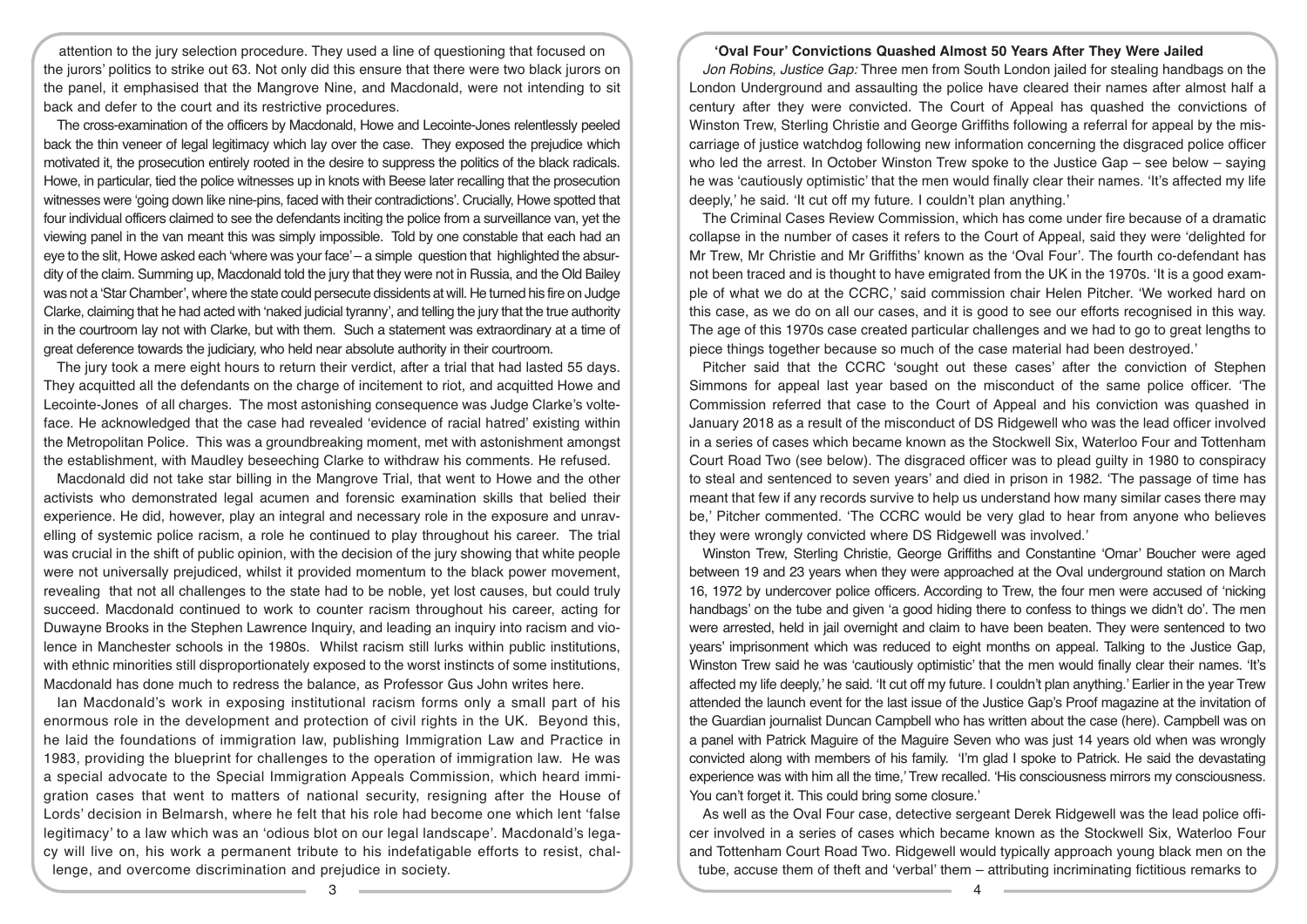enable an arrest. The appearance of Ridgewell in the run of similar cases eventually alerted the courts to some malpractice and he was moved to another job investigating mailbag theft. Whilst in this post he collaborated with two career criminals, splitting the proceeds from stolen mailbags. He was sent to jail for this crime in 1980 and he died in prison in 1982.

There have been multiple cases that called into question Ridgewell's credibility but it was not until the case of Stephen Simmons reviewed by the CCRC and quashed by the Court of Appeal last year that a new application in relation to the Oval Four. Simmons was one of three young white men who were sat in a car playing music. They were approached by Ridgewell who accused the men of mailbag theft. All three were arrested, tried and jailed in 1976. After his release, Simmons investigated his conviction. He discovered not only that Ridgewell himself was a convicted mailbag thief but he read about Winston Trew's experience at Oval tube station at the hands of DS Ridgewell in Trew's book Black for a Cause… Not Just Because. After Simmons name had been cleared he said that Ridgewell 'ruined three lives for no reason and I am sure many, many more and if this can help someone else who was also arrested by him then at least something will have been achieved'. After the conclusion of the Simmons case, Trew applied formally to the CCRC for his case to be reviewed. The appeal will only involve Winston Trew and Sterling Christie as the other two members of the Oval Four have left the country and cannot be located. Trew praised the work of the CCRC saying he was 'very impressed' by the quality of the CCRC's investigation. 'They have found out things about Ridgewell that I never knew.' The CCRC said that their decision to refer the case to the Court of Appeal is based on 'a real possibility that the Court will quash the conviction on the basis of new evidence and arguments concerning the integrity of DS Ridgewell'. The CCRC have also stated that they expect the case to be of 'potential significance' for other similar convictions.

Winston Trew recalled his confrontation with the police at Oval tube station as he and his friends returned from a community meeting to discuss the disproportionate amount of young black boys in 'ESN' (educationally subnormal) schools otherwise known as 'sin bins'. 'Because we're were black activists we demanded they showed us their IDs. They must have been taken aback. They grabbed us, pushing, shoving and shouting "Turn out your bloody pockets". The next thing I realized one of them had his hands around my throat trying to choke me.' He also recounted how the four men were beaten up at the police station and forced to sign confessions. 'I refused to sign anything and they came back with a statement from one of the others saying I was trying to pick pockets,' he said. 'I said he didn't do this voluntarily. "You beat him up to make him sign it".' The four men were convicted on 10 to 2 majority. 'Two of the jury didn't believe what they said. But the truth is no match for consistent lies. It was four of us against 11 of them. Since 1973 till now I've been fighting to have my name cleared.

# **'News From SAFARI**

A Same-Sex Couple, Ben & Jordan, have been targeted by a vigilante group calling themselves "Yorkshire Child Protectors" (YCP). First, the group pulled them from the car, then falsely accused them of committing paedophilic offences and live-streamed a confrontation between themselves and Ben & Jordan to around 30,000 people. They also, according to Ben, hurled homophobic abuse, calling them 'pooffs' and 'gay nonces'. The group then seized Ben & Jordan's phones from them as they believe they would contain proof of inappropriate communication with their decoy who was pretending to be a child. The police eventually arrived, and the officers took Ben and Jordan's phones. Ben said: "The paedophile was still messaging their decoy while we were standing there and the police had our phones".

This proved that Ben and Jordan were completely innocent. In a statement, the group said: 'We at YCP take responsibility for our part played in these innocent men being arrested, but we won't be taking all the blame." Instead, they blamed the sting on false intelligence from other vigilantes. As far as we are aware, they made no apology for the homophobic abuse they allegedly hurled at Ben & Jordan – which is hate crime. The live-stream was seen by 30,000 people, but their apology would only have reached a tiny minority of that figure. Supt Alan Farrow said: 'There can be nothing more important than the ongoing protection of our children, but this has to be spearheaded by the police and other law enforcement agencies.' SAFARI agrees. If you know a crime is being committed, tell the police, but do not confront the potential culprit. We hope YPC compensate Ben & Jordan for the terrible ordeal they were put through, although we doubt they will. We do not know if the members of YPC involved have faced any charges for their own crimes, including the assault on Ben and Jordan.

The All-Party Parliamentary Group On Miscarriages Of Justice Ceases to exist while Parliament is dissolved for the General Election during which there are no Members of Parliament. The website and other communications channels will not be updated until after the election on 12th December 2019. After four oral evidence sessions, the Westminster Commission on Miscarriages of Justice has been continuing with its consideration of written submissions. Further updates will be made in the new Parliament. The report following the inquiry, containing its findings and recommendations, remains set to be published in early 2020.

# **Bloody Sunday: Joe Mahon Awarded £250,000 For Injury**

BBC News: A man who pretended to be dead after being shot by a British soldier on Bloody Sunday is to receive £250,000 in damages, the High Court has been told. The settlement was reached in Joe Mahon's compensation claim for serious injuries. Mr Mahon was injured in Londonderry in January 1972 when he was aged 16. He is believed to have been hit by the same bullet that claimed the life of another victim. Thirteen unarmed people were killed when members of the Parachute Regiment opened fire during a civil rights demonstration in Derry. More than £3m has now been paid out in a series of settlements and awards made in claims against the Ministry of Defence (MoD) on behalf of those bereaved or injured on what became known as Bloody Sunday. With liability accepted in all cases, proceedings brought by Mr Mahon centred on the level of pay-out. He was shot in the hip and abdomen as he tried to flee gunfire at Glenfada Park. According to his lawyers, he then lay on the ground pretending to be dead.

#### **Jeremy Bamber Lawyers Challenge CPS Over Withheld Evidence**

Eric Allison and Simon Hattenstone, Guardian: Lawyers representing Jeremy Bamber, who is serving a whole life sentence for killing his adoptive parents, sister and her six-year-old twin boys in 1985, have launched a high court challenge to the Crown Prosecution Service for its failure to disclose evidence they say would undermine the safety of his conviction. The statement of facts and grounds, lodged at the high court on Friday 6th December 2019, maintains that the CPS has refused to follow directions made by the court of appeal in 2002 to disclose the sought-after material. It also accuses the CPS of rejecting a report by an eminent ballistics expert appointed by Bamber, without instructing its own expert to challenge the claims.

During the night of 6-7 August 1985, Nevill and June Bamber were shot and killed inside their Essex farmhouse, along with their adoptive daughter, Sheila Caffell, and Sheila's six-year-old twin sons, Daniel and Nicholas Caffell. Bamber, then 24, had phoned the police to say Nevill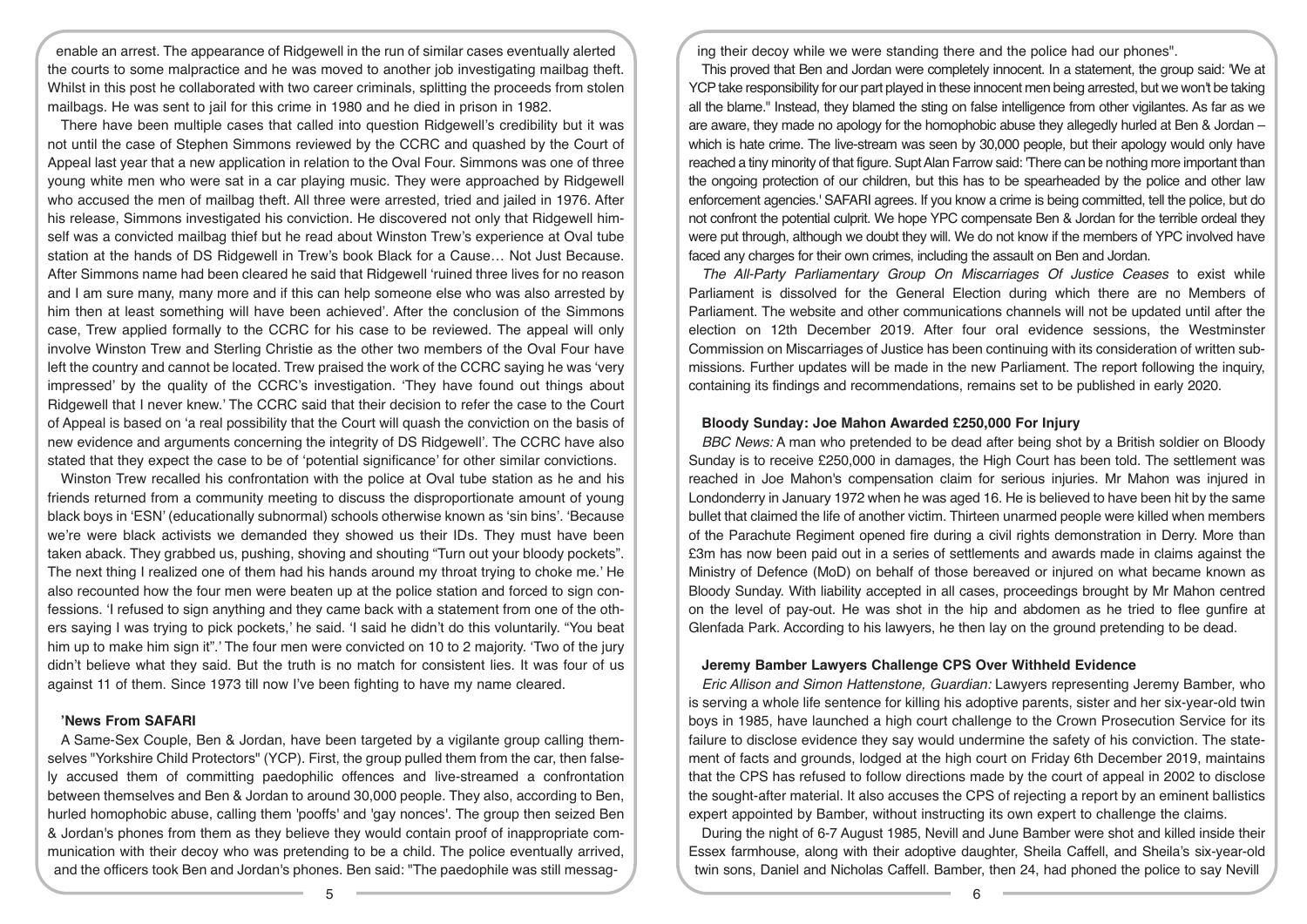had phoned him, saying his sister, Sheila, had "gone crazy and has the gun". Initially, police believed that Sheila, diagnosed with schizophrenia, had fired the shots then turned the gun on herself. But, on 10 August, after the police ended their examination of the crime scene, a relative of Nevill and June Bamber, David Boutflour, found a silencer in the gun cupboard of the farmhouse. It was later said to contain blood belonging to Sheila Caffell. On 7 September 1985, Jeremy Bamber's ex-girlfriend told police Bamber had discussed killing his family with her and that he was involved. On 29 September 1985, Bamber was charged with the murders.

The silencer featured heavily at the trial at Chelmsford crown court the following year with the prosecution contending it was attached to the rifle during the killings. If true, that would have made the rifle too long for Caffell to have shot herself. The trial judge, in his summing up, told the jury: "On the evidence of the silencer alone you may find Mr Bamber guilty." After the jury were sent out to reach a verdict, they returned and asked the judge for clarification on the silencer and blood evidence. The judge said it contained only the blood of Sheila Caffell. Seventeen minutes later, they returned and convicted Bamber by a 10 to two majority. But a week before the trial, the head of biology at Huntingdon Forensic Science Laboratories wrote to Essex police in a letter seen by the Guardian last year, saying the blood on the silencer "could have come from Sheila Caffell or Robert Boutflour", another relative. That letter was not disclosed to the defence. Last year, the Guardian reported on a letter sent to Bamber's lawyers from the then head of special crime at the CPS on this issue. It stated that while he did not believe there was evidence of a second silencer, if any emerged it "would significantly undermine the case against JB [Jeremy Bamber] and any material supporting such a possibility would plainly be material which casts doubt on the safety of the conviction."

Earlier this year a peer-reviewed report compiled by Phillip Boyce, a ballistics expert at Forensic Equity Ltd, was sent to the CPS suggesting there had been more than one silencer. Boyce, who has advised governments and the United Nations on ballistics, concluded that, based on differing groove patterns, sizes and exhibit numbers, "at least two sound moderators had been examined in this case". Boyce believes both silencers contain blood that could belong to either Caffell or Robert Boutflour. The CPS has dismissed his findings, without employing its own expert to study his report, as is the protocol. Last year, the then director of public prosecutions, Alison Saunders, published a revised version of CPS disclosure manual. Saunders concluded: "To maintain public confidence in the criminal justice system, it is essential that the relevant disclosure regime is complied with in every case and all duties performed to a high standard. I hope this manual will continue to offer practical guidance to practitioners and give the lay reader a degree of reassurance that the prosecution team is fully committed to meeting its obligations in this hugely important area."

Speaking from Wakefield prison, Bamber said his requests for disclosure had been ignored for almost 35 years, despite court orders issued in 2002 during his only full appeal that directed complete disclosure to be made. "We are now in a position to show exactly what has been withheld, which amounts to thousands of key files and documents pertaining to, not just the forensic examination of two silencers, but also to my innocence. This repeated non–disclosure means that the truth remains unknown, as the evidence that gives my case clarity still remains hidden," he said. Mark Newby, a solicitor advocate from QualitySolicitors Jordans, which represents Bamber, said: "It is disappointing that the CPS has not agreed to provide material that is needed by an independent expert to support the overwhelming inference that a second silencer was examined during the police and forensic science service investigations. We hope that this can quickly be resolved so that the expert can get on with his job and the case can be put back before the court of appeal in order to correct this very grave miscarriage of justice."

## **Rejecting the Brutality at the Heart of Prisons Policy**

Nicholas Reed Langen, Justice Gap: The instinctive reaction to punish prisoners harshly, to deter current and future prisoners through brutal conditions, is a natural one for some. In the aftermath of an attack like last week's London Bridge attack, the desire to exact vengeance from those who have wreaked havoc and devastation is understandable, especially when such an attack seemingly rejects the very notion of rehabilitation. But while an Old Testament-style fire and fury response may appeal to our primitive passions, it is poor policyunless the aim is to incite more crime, not less.

Learning Together, which was last week celebrating its fifth anniversary until the cries of celebration turned to cries of horror, is a charity which fundamentally rejects the idea that brutality and suffering should lie at the heart of our prisons policy. Imagine struggling to read a letter from your bank. Or looking at the change handed over in Tesco's, unsure if it's right or not. Or applying for a job when you don't have anything to put in the box labelled 'educational qualifications'. Half of the UK's prison population is functionally illiterate. Learning together is premised on the ideal that few are truly beyond redemption, and that all deserve, at least, the opportunity to try and rise above their past actions. Founded at the University of Cambridge in 2015 by Amy Ludlow and Ruth Armstrong, it aspires to change prisoners' lives through education, fulfilling its motto of 'education as the practice of freedom'.

Students at Cambridge and partner universities are encouraged to work with prisoners in courses that range from criminology to literary criticism, developing prisoners' and students' knowledge and skills, whilst giving students awareness of a life which may have been hitherto foreign to them. Ludlow told the Guardian in 2016 that students had found it to be 'the most engaging way they've studied', allowing them to see prisoners as names and faces, rather than mere statistics. Even if few and far between, programmes such as Learning Together and Durham University's Inside-Out recognise that prisoners should not be defined by the label 'criminal'. Instead, they allow inmates to learn and develop, enabling both them and the students with whom they sudy to discover that they are not bound to a single track in life, but have genuine choice.

For inmates on advanced courses like this, the aim is to lay a path to higher education, with modules taken on the Learning Together course accepted as credit towards an undergraduate degree if they pursue one, and Cambridge now offering bursaries to some participants. Other charities offer more foundational work, like the Prisoners' Education Trust, which helps inmates and ex-offenders gain basic qualifications, giving them the opportunity to achieve the credentials and hone the tools necessary to meaningfully participate in society. Admittedly, these courses are labour-intensive and expensive. Yet prison is already hideously expensive, as I have previously written here, as well as woefully inefficient. For nearly half of prisoners, prison is a mere staging post on a ceaseless track, their detention a repeated cost for the state to bear. Currently 46% of all offenders re-offend within a year, whilst those sentenced for less than a year are more likely than not to return to prison.

In contrast, while we do not yet have figures for Learning Together and Inside-Out (which, strictly speaking, target prisoner education, rather than rehabilitation), the Ministry of Justice's own data suggests that prisoners who engage on a learning programme are 10% less likely to reoffend, whilst the Violence Reduction Unit in Scotland has seen a 22% reduction in the rate of re-convictions. Programmes like this may be long-term, but are proven to bear fruit, saving criminals from a lifetime of prison, and would-be victims from the trauma of crime. Many have been quick to point to Umran Khan's participation in the scheme, forgetting that those 'citizen heroes' who bravely challenged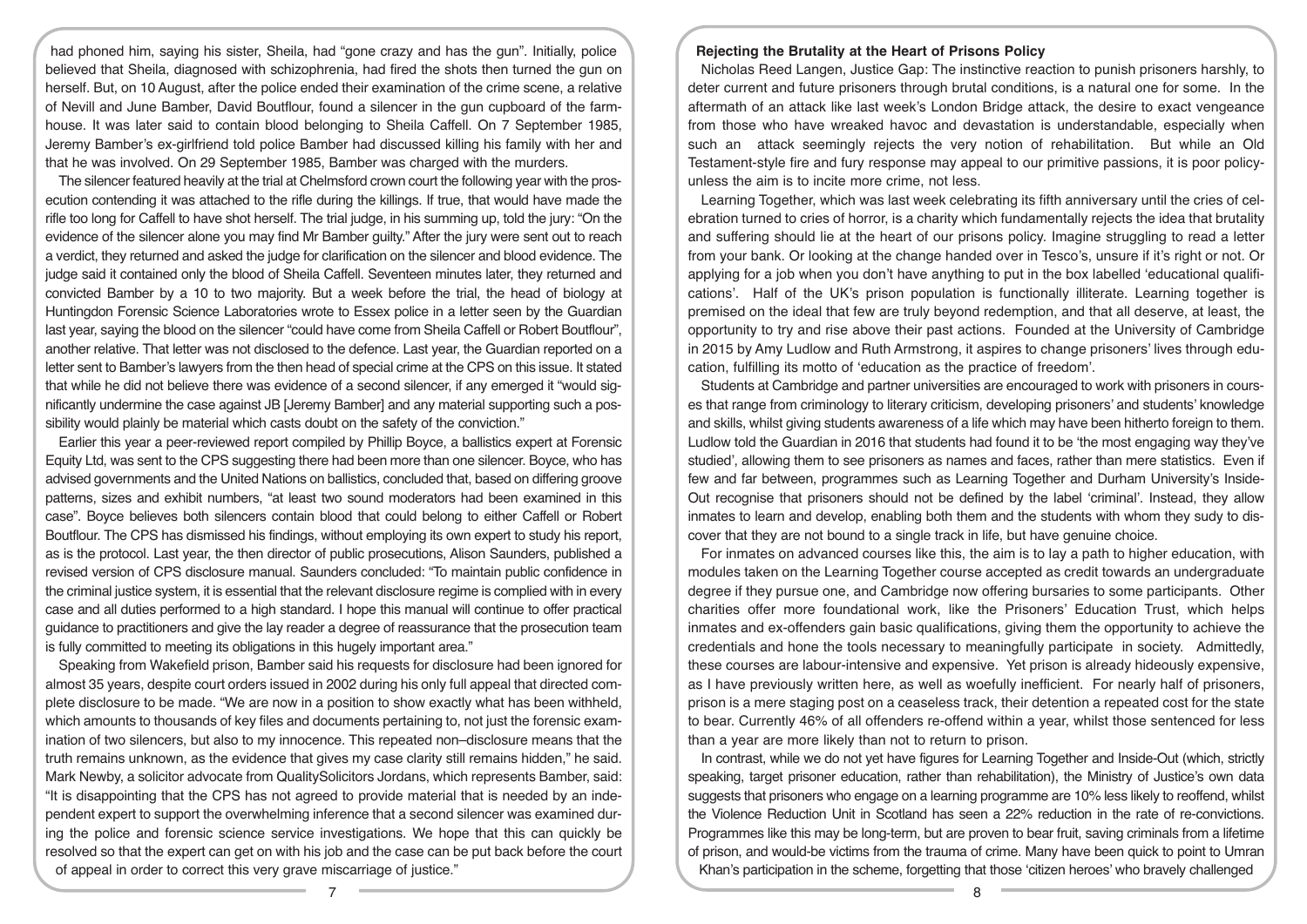his attack were also participants in it. We should not judge an orchard by a single apple.

Providing meaningful education to those incarcerated is only one step towards developing a just, humane and effective penal policy. Alongside education and rehabilitation, opportunities need to be offered beyond prison, opportunities like those provided by Redemption Roasters, a coffee company which runs its coffee-roasters from Aylesbury Prison, and trains inmates in 'competition-level barista skills', employing some in their London coffeeshops. It gives inmates a purpose in prison, and prospects out of it. It is ideas and companies like this which should be implemented wholesale, not ridiculous and embarrassing policies like banning books or making libraries a reward instead of a well-funded, well-manned resource.

Jack Merritt's father puts our government to shame. In the face of his son's murder, he personified his spirit, rejecting the shallow, cynical response of the prime minister, and instead wrote for the Guardian about his, and Jack's, belief in the 'inherent goodness of humanity'. If Dave Merritt can set aside his pain to champion the need for a better world for those most in need, it behoves us, and the government, to listen to and engage with his words. So far, our prime minister has disappointed. Should he remain in No. 10, let us hope he can do better.

Other charities offer more foundational work, like the Prisoners' Education Trust, which helps inmates and ex-offenders gain basic qualifications, giving them the opportunity to achieve the credentials and hone the tools necessary to meaningfully participate in society. Admittedly, these courses are labour-intensive and expensive. Yet prison is already hideously expensive, as I have previously written here, as well as woefully inefficient. For nearly half of prisoners, prison is a mere staging post on a ceaseless track, their detention a repeated cost for the state to bear. Currently 46% of all offenders re-offend within a year, whilst those sentenced for less than a year are more likely than not to return to prison.

In contrast, while we do not yet have figures for Learning Together and Inside-Out (which, strictly speaking, target prisoner education, rather than rehabilitation), the Ministry of Justice's own data suggests that prisoners who engage on a learning programme are 10% less likely to reoffend, whilst the Violence Reduction Unit in Scotland has seen a 22% reduction in the rate of re-convictions. Programmes like this may be long-term, but are proven to bear fruit, saving criminals from a lifetime of prison, and would-be victims from the trauma of crime. Many have been quick to point to Umran Khan's participation in the scheme, forgetting that those 'citizen heroes' who bravely challenged his attack were also participants in it. We should not judge an orchard by a single apple.

Providing meaningful education to those incarcerated is only one step towards developing a just, humane and effective penal policy. Alongside education and rehabilitation, opportunities need to be offered beyond prison, opportunities like those provided by Redemption Roasters, a coffee company which runs its coffee-roasters from Aylesbury Prison, and trains inmates in 'competition-level barista skills', employing some in their London coffeeshops. It gives inmates a purpose in prison, and prospects out of it. It is ideas and companies like this which should be implemented wholesale, not ridiculous and embarrassing policies like banning books or making libraries a reward instead of a well-funded, well-manned resource. Jack Merritt's father puts our government to shame. In the face of his son's murder, he personified his spirit, rejecting the shallow, cynical response of the prime minister, and instead wrote for the Guardian about his, and Jack's, belief in the 'inherent goodness of humanity'. If Dave Merritt can set aside his pain to champion the need for a better world for those most in need, it behoves us, and the government, to listen to and engage with his words. So far, our prime minister has disappointed. Should he remain in No. 10, let us hope he can do better.

## **Mckenzie Friends Giving 'Biased and Misleading' Advice**

Jemma Slingo, Law Gazette: McKenzie friends are providing 'worrying' advice which is biased against courts and solicitors, a university study has found. According to Leeds Law School and Birmingham City University, McKenzie friends – individuals who support (but must not represent) litigants on a paid or voluntary basis – have advised people to ignore or act against the advice of their lawyers and have suggested that courts are institutionally unfair. The study, conducted by Dr Tatiana Tkacukova and Professor Hilary Sommerlad, looked at online advice provided on 170 Facebook threads by 30 McKenzie friends. It found that online advisers often delivered biased suggestions reflecting personal anti-court and antisocial services views. McKenzie friends described family courts as 'gender-biased' and a 'disgrace' and, of all the material analysed, only one positive description of a judge was found. On three occasions parents were advised to write their own statement instead of following specialist legal advice. Dr Tkacukova, senior lecturer in English literature at Birmingham City University, said: 'While there are many positive experiences, the unregulated environment online means that our research found several instances of worrying, biased and misleading advice. 'To help protect the many vulnerable people in these cases, we need to see a move towards a more regulated environment with increased transparency to make sure that people know the information they are accessing and the legal qualifications of those advising them.' In her inaugural speech as Bar Council chair last week, Amanda Pinto said she was 'very concerned' by the rising number of paid McKenzie friends who are 'unregulated, untrained and yet demand money for their intervention – often from the most vulnerable litigants'. Law Society president Simon Davis said: 'McKenzie friends are unregulated and the term covers a multitude of informal roles, so there is no centralised data we know of that shows how many people are assisted in this way, but as legal aid cuts bite deeper and more people are forced to deal with legal problems without a solicitor, unscrupulous McKenzie friends may take advantage of an unmet need.'

## **Asylum Seeker Wins Claim For Unlawful Prolonged Detention**

Aqsa Hussain, Justice Gap: A mentally ill asylum seeker has won a claim against the Home Office as the High Court declared that it was unlawful for him to have been held in detention for a prolonged period of time. The Home Office was ordered to pay £100,000 to the asylum seeker who can only be identified as AKE for legal reasons. AKE, an Iranian national who entered the UK illegally in 2012, suffered from bipolar affective and post-traumatic stress disorder. On being refused asylum and then exhausting his appeal rights, he was detained for two periods between 2015 and 2018 totaling 838 days. AKE was denied treatment to assist with his mental health conditions which the High Court concluded was a breach of the government's duties under the Equality Act 2010. Rather than allowing AKE to receive the necessary treatment for his mental illness, he was kept isolated at the detention facility. This led to AKE's mental health deteriorating and he was eventually sectioned under the Mental Health Act after being released from detention. Stephanie Harrison QC, Shu Shin Lush and Anthony Vaughan of Garden Court Chambers noted that "on discharge from hospital, the Home Office imposed bail conditions on AKE even though they had no lawful power to do so and he continued to lack mental capacity to understand and comply with them". AKE's solicitor, Hamish Arnott of Bhatt Murphy law firm, said: "It was only by luck that AKE obtained legal assistance toward the end of nearly three years of immigration detention. Without the intervention of a charity, he would have languished in detention for an even longer period, unable to access the help he desperately needed. AKE is yet another example of the need to impose clear statutory limits and criteria on this draconian power." This decision is in line with previous Court of Appeal judgments which hold that the immigration detention system discriminates against migrants with mental health problems ultimately breaching the Equality Act 2010.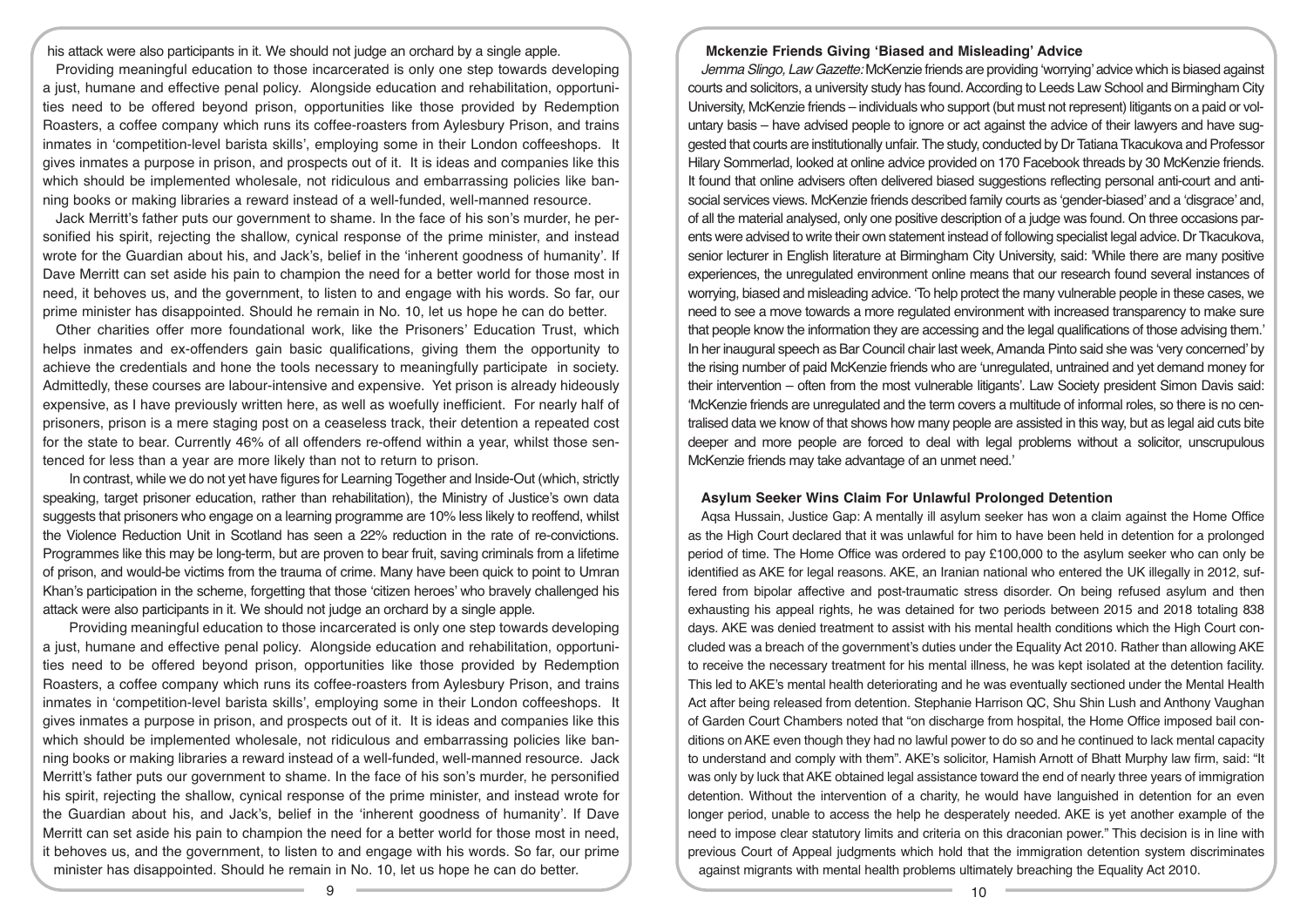## **County Court Trial Waiting Times at 10-Year High**

John Hyde, Law Gazette: Delays in civil claims coming to trial have reached a new high for this year, as increasing numbers of county court claims are defended. The latest civil justice statistics, covering the period from July to September, showed that the mean time taken for small claims and multi/fast track claims to go to trial was 38.1 and 59.4 weeks. Both were up around three weeks on the same period in 2018. The statistics reflect the wider trend for this year, as each quarter has recorded longer trial waiting times than the equivalent period in 2018. Indeed, for fast and multi-track claims the waiting time is now approaching the highest time recorded for the past 10 years, with the figure last reaching 59 weeks at the start of 2014. The statistics show 80,000 claims were defended in the third quarter of this year (up 8%) and that 17,000 claims went to trial (up 14%). Judgments increased by 7% in July to September 2019 to 341,000. Between 2010 and 2019, 90 some county courts have closed, out of 240. Campaigners against closures have argued that shutting down courts has put pressure on those that remain and increased delays.

In November, the Public Accounts Committee of the House of Commons said that HM Courts & Tribunals Service had not shown it was doing enough to understand the impact on court and tribunal users before pressing ahead with reforms, increasing the risk that justice outcomes might be affected. Of the claims defended in the third quarter of 2019, 54% had legal representation for both claimant and defendant, 27% had representation for claimant only, and 3% for defendant only. Another longer term trend continued in 2019, according to the civil justice statistics. Personal injury claims were once again down, this time falling 5% to 29,000 in the three-month period.

## **CCRC Refers Human Trafficking Case of Ms A to Crown Court**

The Commission has referred the conviction of Ms A to the Crown Court in light of a change in law and fresh evidence that she is a victim of human trafficking both into and within the UK, and that it was not in the public interest to prosecute her. On 19 August 2005 Ms A pleaded guilty at Stoke-on-Trent Magistrates' Court to two counts of theft, two counts of dishonestly obtaining communication services, possession of a false instrument (a passport) and obtaining a pecuniary advantage. She was sentenced to a total of 14 months in prison.

Ms A arrived in the UK in 2003 fleeing sexual exploitation and Female Genital Mutilation in her home country of Cameroon. She was arrested in 2005 while working at a phone repair shop. In interview she told police that she had been threatened into using a false passport to get the job and then into stealing customers SIM cards. She was granted asylum in the UK in 2009. In February 2018, after a referral to the National Referral Mechanism (the "NRM"), the Home Office recognised that there were conclusive grounds to believe that Ms A was a victim of trafficking in relation to being trafficked into the UK for sexual exploitation and trafficked within the UK for sexual exploitation and to work as forced labour. Because Ms A pleaded guilty in the magistrates' court in 2005, she did not have an ordinary right to appeal. She applied to the CCRC in relation to her conviction in June 2018. Having reviewed the case in detail, the Commission has decided to refer Ms A's conviction for appeal at the Crown Court. The referral is based on new legal argument relating to a change in the law identified in the case of R v GS [2018] EWCA Crim 1824 and the fresh evidence as to Ms A's trafficked status. Together they give rise to a real possibility that the Crown Court will find that it would be an affront to justice to allow Ms A's original quilty pleas to stand; that the Crown would decide it was not in the public interest to seek a rehearing; and that an attempt to seek a rehearing would stayed by the Crown Court as an abuse of process.

## **Is The Public Interest in Deporting Foreign Offenders a 'Fixed Quality'?**

Robin Pickard, Richmond Chambers: In this post, we consider the approach that the courts have adopted when considering the public interest in deporting foreign offenders. Section 117A(1) confirms that the provisions in Part 5A of the Nationality, Immigration and Asylum Act 2002 apply where a court or tribunal is: "required to determine whether a decision made under the Immigration Acts (a) breaches a person's right to respect for private and family life under Article 8, and (b) as a result would be unlawful under section 6 of the Human Rights Act 1998." Section 117A(2) mandates that the court or tribunal have regard to the considerations in sections 117B (which apply in all cases) and 117C (which apply to cases relating to 'foreign criminals'). These considerations ultimately seek to answer the following question: does the public interest in removing or deporting the individual from the UK outweigh their family life under Article 8?

Is the public interest a fixed quality? The Senior President of Tribunals, Sir Ernest Ryder, delivered the leading judgment in Akinyemi v The Secretary of State for the Home Department [2019] EWCA Civ 2098 (to which Davies LJ and Moylan LJ agreed). The Appellant ("A") is Nigerian. He was born in the UK on 21 June 1983. A was not, however, born British because, as a consequence of legislative changes around the time of his birth, one of his parents was required to have settled status in the UK. Neither of A's parents were settled. A's father became British in 2004; his mother passed away in 1999 [§4]. The Senior President sets out A's offending history at paragraphs 6 to 8 of the determination. The following offences were considered of most significance. First, on 5 July 2007, A was convicted of causing death by dangerous driving (whilst disqualified) for which he was sentenced to four years imprisonment. Secondly, On 31 January 2013, he was convicted of four counts of possession of heroin with intent to supply, as well as other offences, for which he was sentenced to a total of three and a half years' imprisonment. It should also be noted that A suffered from mental health problems and depression from a young age and struggled with the death of his mother when he was aged 14 [§9]. A also has a 'significant history of suicide attempts' [§12].

The decision under appeal: There were several aspects of the Upper Tribunal's ("UT") judgment which were argued and found to be flawed, e.g. A's risk of re-offending [§57]. However, here, we focus on the way that the UT approached the public interest in A's deportation and why that was deemed to be wrong as a matter of law. The UT held at paragraph 25 of their determination that: "The risk of reoffending is not the only, or even the most important factor, to be taken into account in terms of the public interest…the depth of public concern about the facility for a foreign criminal's rights under article 8 to preclude his deportation is a significant factor to be taken into account" (emphasis added).

Discussion: The Senior President sets out at paragraph 39 that: "The correct approach to be taken to the 'public interest' in the balance to be undertaken by a tribunal is to recognise that the public interest in the deportation of foreign criminals has a moveable rather than fixed quality. It is necessary to approach the public interest flexibly, recognising that there will be cases where the person's circumstances in the individual case reduce the legitimate and strong public interest in removal. The number of these cases will necessarily be very few i.e. they will be exceptional having regard to the legislation and the Rules. I agree with the appellant that the present appeal is such a case" (emphasis in original). The Court of Appeal held that, while the public interest will always be in favour of deportation (117C(1)), the public interest is moveable because section 117C(2) states that '[T]he more serious the offence committed by a foreign criminal, the greater is the public interest in deportation of the criminal'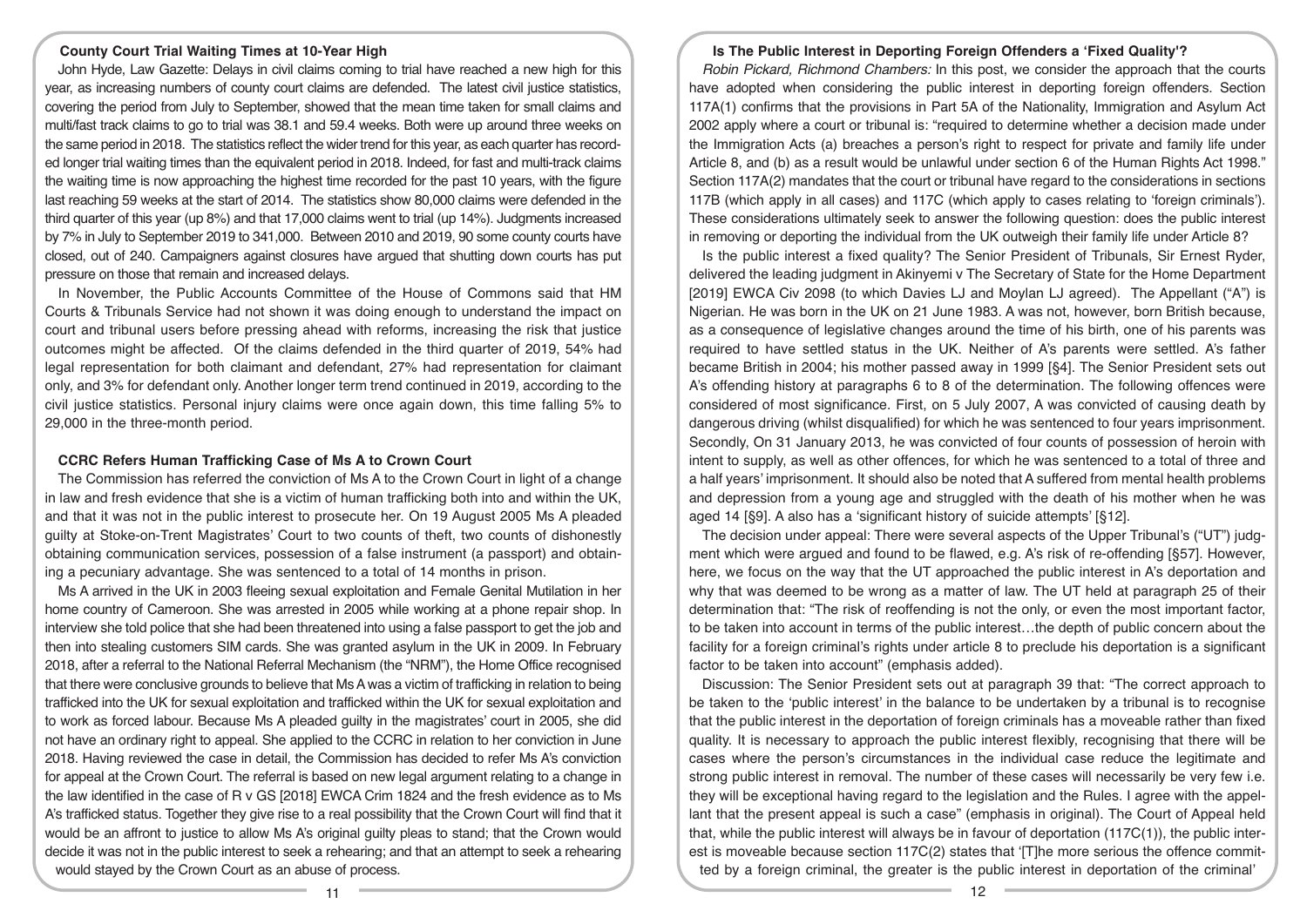[§45]. It was held that the Supreme Court in Hesham Ali, consistent with the Strasbourg jurisprudence, identified that 'the strength of the public interest will be affected by factors in the individual case, i.e. it is a flexible or moveable interest not a fixed interest' [§50]. The UT was held to have fallen into error by attaching little weight to the fact that A had been in the UK for his entire life and finding that he was unlawfully in the UK [§§40-41]. As A was born in the UK, he did not need leave to enter, and was therefore not unlawfully in the UK as he was not in breach of any immigration obligation by being here. In conclusion, the Court of Appeal states that the UT wrongly 'anchors' its approach to the depth of public concern about allowing A to remain in the UK. The UT did not properly assess the fact that A was born in the UK and lived here all his life when considering the public interest and Article 8 factors [§§52-52].

Comment: This is an important development which shows that the public interest in deporting foreign offenders is not fixed. Instead, it takes its colour from the surrounding circumstances. Where an Appellant has lived their entire lives in the UK and has no real connection with the country to which they are being deported to, it certainly seems just for the public interest weighing in favour of deportation to be reduced.

#### **Pakistan: Patients Die After Lawyers Storm Hospital Over Dispute With Doctors**

Three heart patients died after an angry mob of lawyers rampaged through a hospital in Lahore in a dispute with lawyers. Some 200 lawyers in their traditional black suits descended upon the Punjab Institute of Cardiology (PIC), destroying windows and doors and setting a police van on fire. Doctors and nurses fled, leaving intensive care patients unattended. "Three patients including an elderly woman died after doctors failed to provide them timely treatment and remained engaged in averting the assault," Punjab provincial health minister Yasmeen Rashid said. Kamran Ali, a Lahore government official, told Reuters that the lawyers attacked the hospital because of an earlier incident in which a doctor beat a lawyer at the hospital after he refused to queue with patients. In particular, they were angry that the doctors filmed the incident and shared it on social media. "This was kind of a high-handedness which none of civilised societies can tolerate," provincial law minister Raja Basharat told AFP. "Several lawyers have been identified from the television footage and the government will deal with all those involved in the attack with an iron hand," Mr Basharat said.

#### **Prison Failures Led to Death of Chris Carpenter at HMP Woodhill**

The inquest into the death of 34-year-old Chris Carpenter concluded on Thursday 12th December 2019y with the jury finding failures by prison and healthcare staff in the run up to Chris's death on 18th August 2019. Christopher was the last of four men to die in the prison in 2018. The most recent inspection of HMP Woodhill found the prison is 'still not safe enough'. The inquest heard that Chris was recalled to HMP Bullingdon on 18th July, one month after his release on licence. He had a documented history of mental health issues and debts stemming from problems related to drug misuse. He was transferred to HMP Woodhill on 20 July. Concerns were raised with the safer custody team that Chris was vulnerable due to the recent death of his father and may self-harm or take his own life if his mental health deteriorated. The jury heard that there was no evidence that any meaningful safeguards were put in place. The inquest heard from Governor Spellman that at the time Woodhill was experiencing unprecedented levels of Spice use and unprecedented levels of violence. The availability of drugs brought with it a culture of debts, threats and violence.

Chris made numerous attempts to alert prison staff to the threats he was facing including handing them two notes. On 15 August 2018 Chris reported that he had been threatened with a bladed weapon, and even went as far as to name the prisoner who threatened him. A day later he handed prison staff a note stating that he feared for his life, requesting to move to the vulnerable prisoner's unit. No meaningful action was taken despite Chris's clear distress. He was found unresponsive in his cell just two days later as a result of synthetic cannabinoid toxicity. High doses of prescription drugs that were not prescribed to Christopher were also found in his system.

The jury found that Chris death was drug related, they also found that there was 'unsatisfactory risk management of a very vulnerable prisoner'. The jury found failures in: Co-ordinating concerns regarding Chris's welfare; Documenting and sharing information vital to safeguarding Chris; Carrying out necessary searches after reports of threats involving bladed weapons, drug use and drug selling; Reassuring Chris's that appropriate actions to keep him safe were being taken.

Linda Carpenter, Chris's mother, said: "It's utterly disgraceful to know my son was threatened with a blade and no searches or procedure was followed to ensure a basic level of care was given to him." Carole Carpenter, Chris's sister, said: "How many times did my brother have to ask for help before anyone listened, its heart-breaking to know that in his final days he was suffering so much and in distress and no one listened. As a family we believe Chris was attempting to take his own life through all the suffering and distress he was in."

Deighton Pierce Glynn's Jo Eggleton said: "Chris's story is tragically all too familiar and he won't have been the only one under threat at this time. Another who was, Darren Williams, took his own life on 4 January 2019. The jury at his inquest found very similar failings. Evidence at Chris's inquest suggested that everyone was well aware of the problems at the time yet nothing was done to resolve them," Chris's family are represented by Deighton Pierce Glynn's Jo Eggleton and Maya Sikand of Garden Court Chambers.

# **Genocide: Humanity on Trial**

Guardian Editorial: Aung San Suu Kyi's decision to personally defend Myanmar in the genocide case at the international court of justice weekending 13th December 2019, has torn away any scant remaining shreds of moral credibility from the figure once lauded as a champion of democracy and the fight against oppression. Yet what is at stake is far more than one woman's reputation. Nor is this even about the six military leaders – including the commander in chief – who UN-appointed investigators last year said should be prosecuted for the "gravest" crimes against civilians, including genocide. This is about the more than 700,000 Rohingya Muslims from Rakhine state forced to flee to Bangladesh since late 2016, the 10,000 who UN investigators believe may have died in the crackdown, and the 600,000 still living in apartheid conditions, denied basic rights. Lawyers for the Gambia, which has brought this case with the backing of the 57-nation Organisation of Islamic Cooperation, laid out the details: the mass shootings, throat slittings, infanticide, torture, rape and burning down of villages, carried out systematically and together amounting to the destruction of the Rohingya as a group, in whole or part. These crimes are well documented.

Even the Nobel peace laureate conceded that "it cannot be ruled out that disproportionate force was used by members of the defence services in some cases in disregard of international humanitarian law, or that they did not distinguish clearly enough between fighters and civilians". But this did not, she argued, amount to genocide. She did not once use the term Rohingya. She dismissed the accusations against Myanmar as an incomplete and fac-